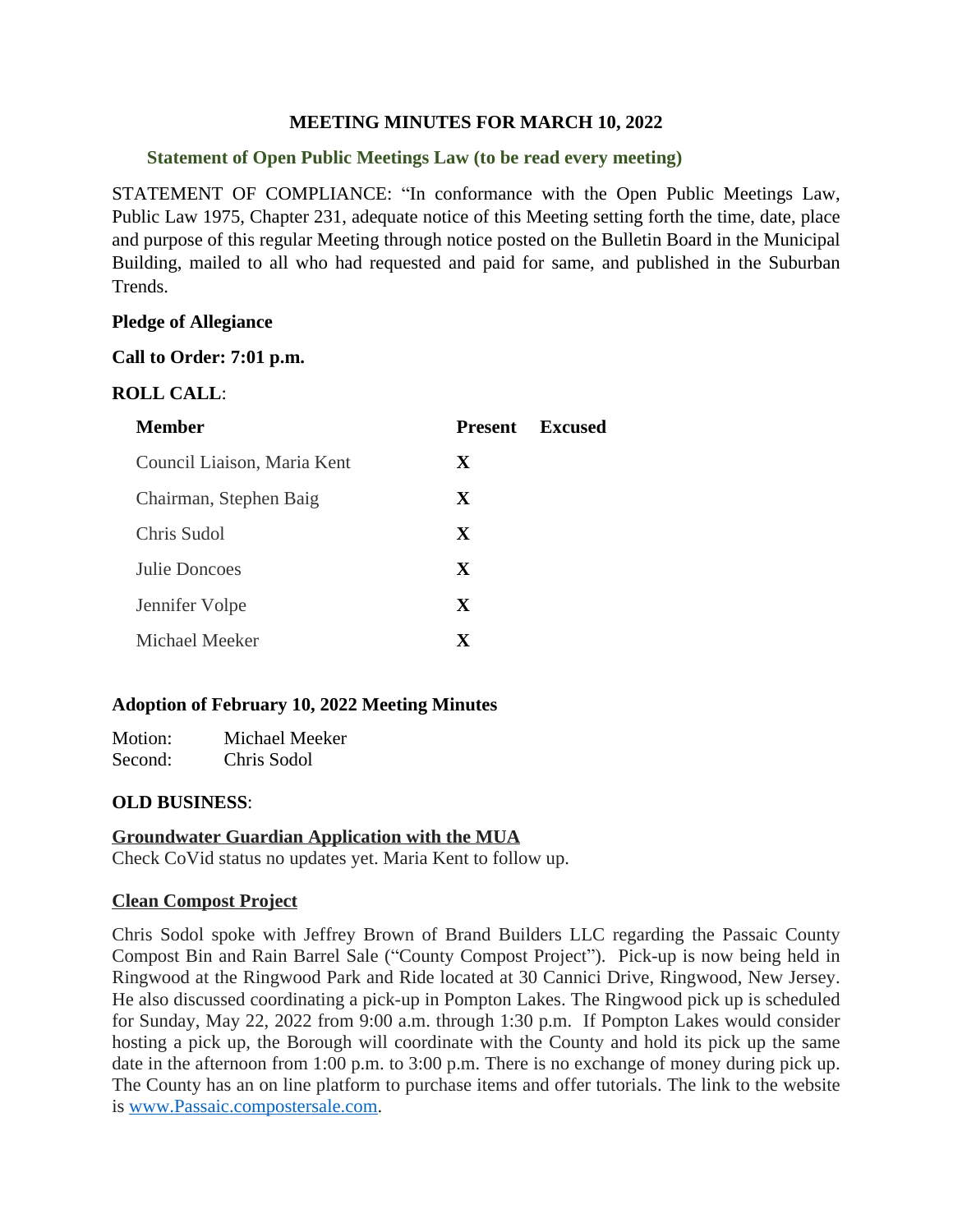Motion to sponsor County Compost Project and to host a location in Pompton Lakes for our citizens.

Motion: Jenn Volpe Second: Chris Sodol All in favor: Yes

The high school would be a good spot. If we did it ourselves, there would be a 50 order minimum. Get the word out through Mike Carelli.

### **River Clean UP**

Maria Kent discussed the need for volunteers to assist with set up, registration, and to contact vendors for pizza/Wendy's. Maria Kent advised that Covid restrictions have been lifted, therefore, single serving of food is no longer mandatory. Julie Doncoes will call Boniello's for pizza. The BID is sponsoring t-shirts and tote bags. The committee discussed using the same logo as last year, only changing the date. The first choice for the color of shirts is white with tan lettering. In the event that there is a supply problem, blue will be the second choice. Maria Kent will call Steve Columbo and place the order. Additionally, Maria Kent will pick up garbage bags, gloves, etc. Steven Baig will give a presentation and will assist with registration. Steve advised that someone needs to contact other volunteer groups; i.e. High School Environmental Group, PLYRO, Zonta Club, Boy Scouts, etc. Valley National Bank has an environmental group and Steven Baig will contact the bank. Mike Meeker will prepare a flyer for the Borough's approval. Clipboards are needed for sign-ups. All volunteers must be 18 years of age or older or accompanied by adult. Julie Doncoes will pick up snacks and trivia prizes, etc. Steve will facilitate the trivia questions.

Steven Baig advised that the Borough received a \$10,000 Grant named Sustainable NJ. The Grant will be used for riparian rights and structure of Haroldson Place ("Haroldson Place Project"). The Flood Advisory Board and Stormwater Management Committee will be spearheading the project that will consist of extraction of heavy plants/weeds and planting vegetation designed to hold the land during flood events. The River Clean-Up and the planting part of the Haroldson Place Project will be held on the same date, May 1, 2022.

#### **Keep Our Downtown Clean**

Table to next meeting

## **Open Space Updates**

From Michael Meeker – table to next meeting – update on Gallo Park

## **Solitude Report** Jennifer Volpe – report to come – table to next month

### **NEW BUSINESS**:

### **Town Calendar**

All changes due by April 1, 2022. The Committee took a picture and will use the same description/information as last year and include the changed meeting time. Steven Baig will